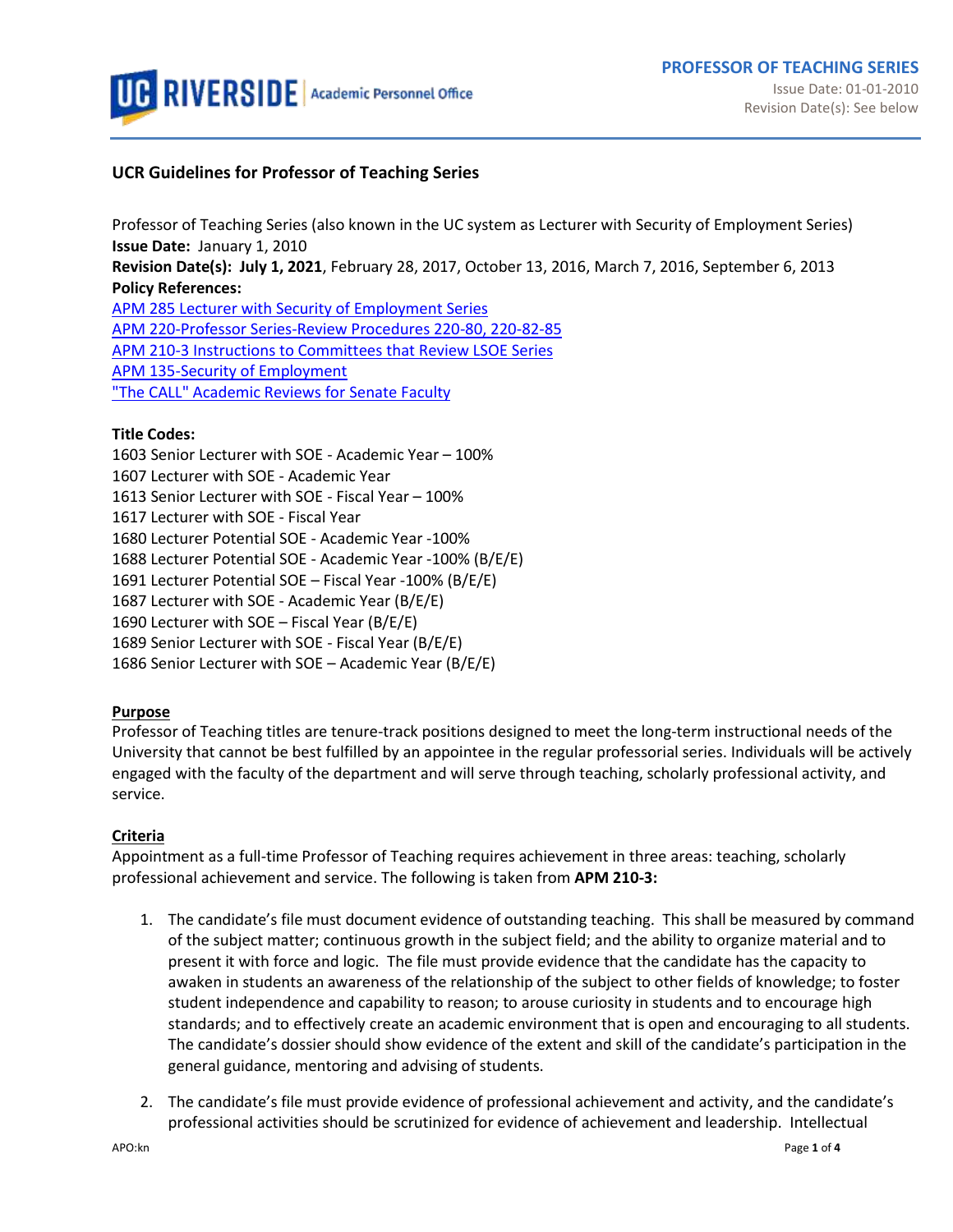leadership must be documented by materials demonstrating that the candidate has, through publications, creative accomplishments or other professional activity, made outstanding and recognized contributions to the development of his/her special field and/or pedagogy.

3. The candidate must demonstrate service to the department, campus and University, and/or the public. Particular attention should be paid to that service which is directly related to the candidate's professional expertise and achievement. Evidence of suitability for promotion may be demonstrated in service to the community, state and nation, and to student welfare. Both quantity and quality should be assessed.

An appointee in this series is assigned a heavier instructional load in recognition of the fact that the amount of research or other professional achievement expected is less than for ladder rank faculty. Using the premise that nine courses per academic year plus routine service commitments (i.e. the amount of service performed by a ladder rank faculty member) would constitute full time employment, a usual teaching load would be 6 courses per academic year, with the equivalent of 3 courses worth of time (including what would be spent on design, preparation, delivery, grading etc.) devoted to scholarly activity (pedagogical or related to the "X" discipline, the latter often involving undergraduate research participants) and service particular to the position (i.e. over and above an average ladder rank faculty service load). One course is defined as an instructional activity greater than or equal to 3 units. The boundaries between teaching, scholarly activity and additional service duties may be more fluid for faculty in this series since, for example, scholarly activity could be a journal article written about curriculum development enacted by the candidate.

In addition, full-time Professor of Teaching appointments require qualifications that warrant a salary level equal to or greater than Professor, Step 1. These qualifications include demonstrated attributes of senior level professional achievement and experience; earned distinction in the subject field comparable to that attained by leading members of the professorial faculty in a similar field; and service of exceptional value to the University (APM 285- 10).

As provided in APM 285-10.d.(2) the Chancellor may transfer an Associate Professor or Professor to the Lecturer or Senior Lecturer SOE title, respectively. Such action follows regular academic review, and requires the department's recommendation and the faculty member's written consent.

## **Split appointments**

There may be circumstances where the demands of the position (such as substantial administrative duties) are more suited to a split appointment with another series such as Academic Coordinator. Please consult with the Vice Provost for Academic Personnel about split appointments.

## **Restrictions**

Refer t[o APM 285-16](http://www.ucop.edu/academic-personnel-programs/_files/apm/apm-285.pdf) for the list of restrictions.

## **Conditions of Employment [\(APM 285-20\)](http://www.ucop.edu/academic-personnel-programs/_files/apm/apm-285.pdf)**

- 1. Full time Professors of Teaching are members of the Academic Senate.
- 2. Part time appointees are not members of the Academic Senate.
- 3. An appointee with a title in this series is eligible to apply for sabbatical leave. (Se[e APM 740\)](https://ucop.edu/academic-personnel-programs/_files/apm/apm-740.pdf)
- 4. An appointee in this series is eligible for leave with pay [\(APM 758\)](http://www.ucop.edu/academic-personnel/_files/apm/apm-758.pdf) or without pay [\(APM 759\).](http://www.ucop.edu/academic-personnel/_files/apm/apm-759.pdf)
- 5. A fiscal year employee will accrue vacation [\(APM 730\).](http://www.ucop.edu/academic-personnel/_files/apm/apm-730.pdf)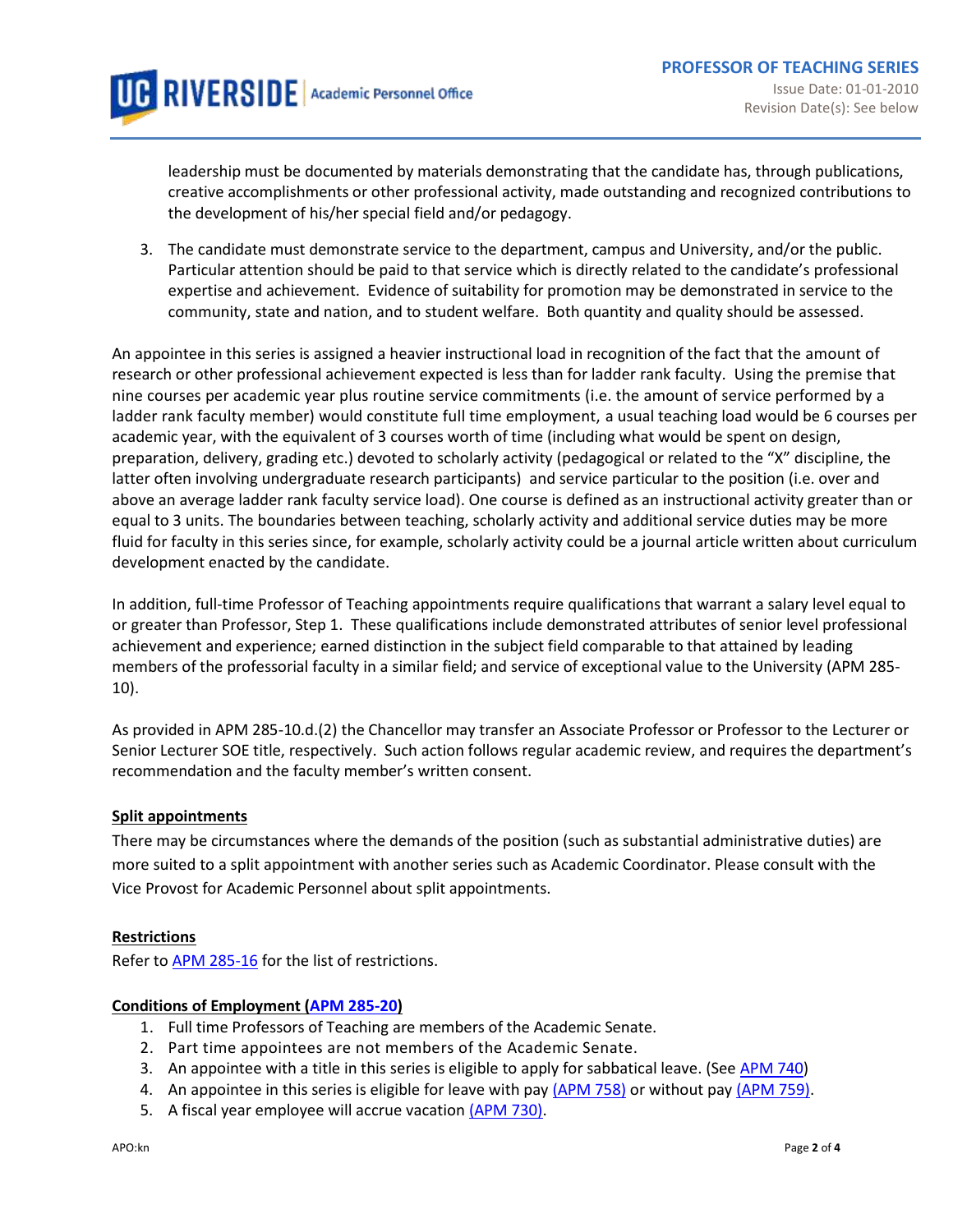

#### **Appointment**

The full-time appointment of a Professor of Teaching will be made only if it is demonstrated that there is a programmatic need and a permanently budgeted FTE from the college's faculty provisions is allocated for the appointee in this series. Appointment to this series will normally be at full time. An appointment in the Professor of Teaching series shall follow the hiring procedures for campus recruitments found in the Academic Hiring Toolkit.

Appointments are subject to APM 210-3 (instructions to review committees), APM 285-10 (criteria), APM 285-16 (restrictions), and APM 285-17 (appointment review).

#### **Salary/Advancement/Promotion**

The Office of the President publishes a salary range for full-time Professors of Teaching. The rate of advancement may be more variable, and in many cases, slower than for professorial positions.

Full time Professor of Teaching are to be placed on the salary scale locate[d here.](https://www.ucop.edu/academic-personnel-programs/compensation/2020-21-academic-salary-scales.html) Within the salary scale the normal periods of review for Professors of Teaching for all ranks and steps are located in the salary scale for this series. For additional information on this series refer t[o APM 285.](https://www.ucop.edu/academic-personnel-programs/_files/apm/apm-285.pdf)

Advancement to salary equivalent to Professor Step VI follows the procedures in The Call for the professor series. Professors of Teaching with the highest distinction, whose work has been internationally acclaimed, are eligible for salaries above the top of the range at time of appointment or advancement with approval through the Chancellor.

Assistant Professor of Teaching are appointed to a two-year term and will be reviewed biennially following procedures provided in The Call for the Assistant Professor series. Assistant Professors of Teaching will also be required to undergo a fifth year appraisal and mandatory 7th year promotion to SOE. If the preliminary decision is for non-reappointment for merit, reappointment, appraisal, or 7th year promotion actions the procedures as outlined i[n APM 220-84](http://www.ucop.edu/academic-personnel/_files/apm/apm-220.pdf) will be followed.

APM 200-0 and 220-80-b require that each faculty member be reviewed no less than every five (5) years. Full-time Professors of Teaching are subject to the same quinquennial review guidelines as faculty in the professorial series.

These guidelines apply only to full-time appointments made in these titles.

#### **Delegation of Authority for Personnel Actions Below:**

| Rank                                                | <b>Authority</b>                                                   | <b>Committee On Academic</b><br><b>Personnel (CAP) Review</b> |  |
|-----------------------------------------------------|--------------------------------------------------------------------|---------------------------------------------------------------|--|
| <b>Assistant Professors of Teaching</b>             | Vice Provost for Academic Personnel<br>(VPAP) (effective 2/1/2016) | <b>CAP Review Required</b>                                    |  |
| Associate and Full Professors of<br><b>Teaching</b> | Provost & Executive Vice Chancellor<br>(PEVC) (effective 2/1/2016) | <b>CAP Review Required</b>                                    |  |